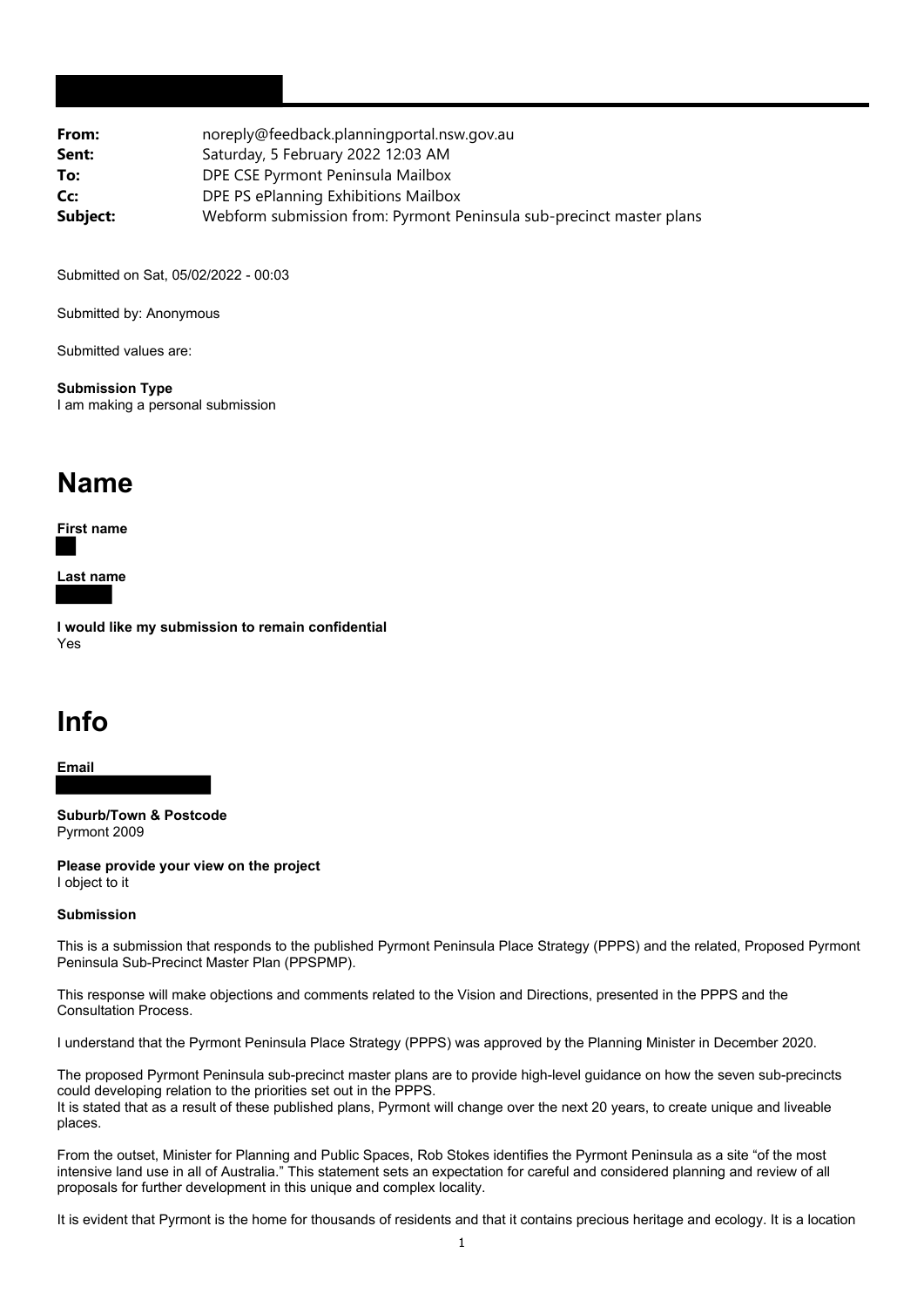that provides a unique and much valued village atmosphere on the footsteps of Sydney's CBD.

It is a population of long-term residential Owners. This great number of family-orientated community, maintains a rich continuity of place and culture. The majority of residents inherently provide a stable workforce. Our current population supports the economic sustainability for key local businesses.

The flow-on effect of the Pyrmont Community is a consistent provision for the vitality of the CBD.

There is also consideration to be made for the transient population who reside in this locale. They are here, in part, through their engagement of the services provided by educational institutions and various business that are found adjacent to Pyrmont and in the Sydney Central Business District.

Thus, Pyrmont is on the whole, a community that reflects a suburban ethos and lifestyle.

The Minister, is incorrect in stating that Pyrmont has undertaken "a number of incarnations." This assertion must be corrected. Pyrmont has met the the evolutionary changes of need and use, as most other localities and it has grown naturally - where permitted.

The Minister states that Pyrmont has been "transformed into [a] commercial and entertainment precinct…"

The Minister may be referring to the targeted development of Darling Harbour Precinct as noted from Sydney.com: "Darling Harbour. This waterside pocket of Sydney has got it all; amazing entertainment, fascinating museums, incredible wildlife and delicious dining options right on the water plus a brand-new food precinct. Darling Harbour is a fantastic family-friendly destination right in the heart of Sydney that has something for everyone."

Darling Harbour, however, is not Pyrmont. Pyrmont lies adjacent to the established entertainment precinct at Darling Harbour.

The Minister continues by highlighting local and small business requests for greater and improved the accessibility and thoroughfares, streetscapes, and promotion for already-established "retail, entertainment, innovation and tourism destinations." The investment to improve the locality will certainly be welcome and necessary to ensure the continued amenity of any growing suburb.

And it may be agreed that "everyone accepts that change is inevitable," a true review and account of the Pyrmont Community, will find that the Residents do not agree with the Minister and his Government, that "change" includes installing the type of contrived construction of an uncharacteristic form of imposing high-density housing and commercial buildings, as described in the PPPS.

The discussions that I have had with a variety and number of community members and organisations emphasise that residents of this local community, strongly oppose any proposal that inflicts the inevitable negative effects and issues that come along with a highly concentrated population. The NSW Government is forcing change upon a largely residential population with a higher number of transient and visitor/tourist-focused groups. Should the NSW Government it continue down this path, will be ignoring the actual needs of the Pyrmont Community and will be imposing undesirable outcomes.

Overpopulation of any community is undesirable but it is inevitable should this Government continue with the Plans exhibited.

Any overcrowding in the Pyrmont area, diminishes the quality of individual health and wellbeing, lifestyle and liveability at this peninsula. Intentional population transfer and growth -supplied by current standard high rise dwellings and the injection of businesses such as a casino and a 24 hour destination, within a primarily suburban landscape, is likely to compromise the amenity required and sought by Residents today.

The problems around high levels of population on a world scale may be seen equally, on a local scale. The statement below, highlights universal consequences of inappropriate construction and growth to our ecology.

"We are jeopardizing our future by not reining in our intense but geographically and demographically uneven material consumption and by not perceiving continued rapid population growth as a primary driver behind many ecological and even societal threats [italics ours]."

Yes, (Over)Population IS a Problem!

Alan Ware, Dave Gardner | November 15, 2018 |2022 Millennium Alliance for Humanity and Biosphere; https://mahb.stanford.edu/who-is-the-mahb/

Pyrmont lies at the footsteps of the Sydney CBD. Within a radius of 1-2 kilometre of Sydney Town Hall, the Australian Bureau of Statistics population records show that in 2016, there were 12,813 recorded residents in Pyrmont. Suburban localities that are similarly situated around the CBD were found with the following populations:

Glebe - 11,532 Chippendale - 8,617 Redfern - 13,213 Wolloomooloo - 4,011 Rushcutters Bay - 2,547

There is a disparity in the distribution and burden of a "growing Sydney population".

Residents of Wolloomooloo and Rushcutters Bay appear to be better able to shoulder the "development" opportunities suggested for Pyrmont as there is a lower level of land use. Further, with a more economically affluent residential mix, there may be more likelihood of business growth.

Is our NSW Government missing an opportunity here? Would it not make greater sense to share the demands of growth?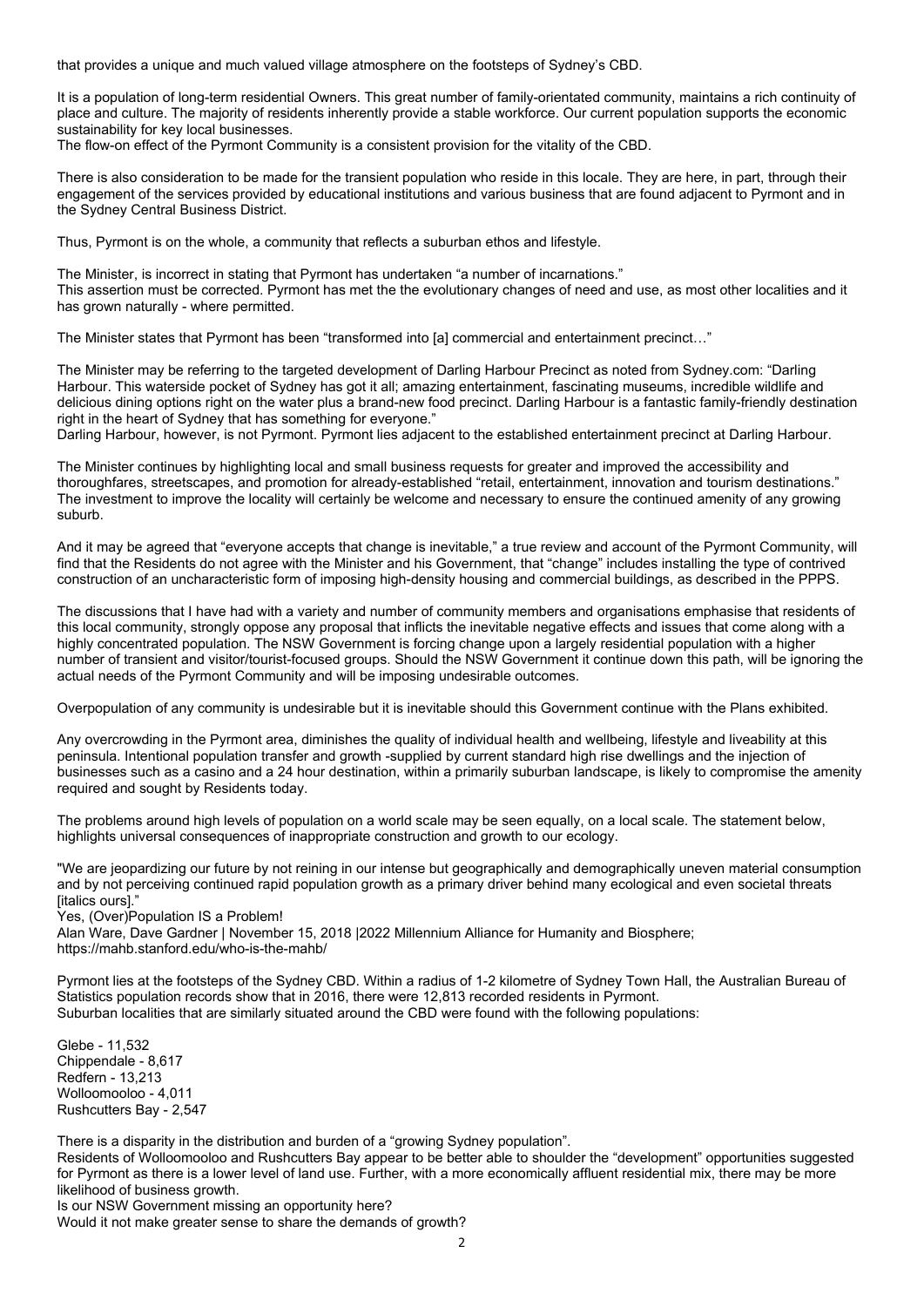Would providing for the dispersement of the population in a more even manner, support the whole city's liveability according to recognised Indexes?

Has the NSW Government undertaken a fair and transparent review of all options for Sydney?

The Minister's reckoning that Pyrmont can be both a "village" and "an extension of the CBD" is confusing at best. How does the PPPS show that it will protect the "past"? Will this "past", presumably heritage artefacts, buildings and sites, be clearly identified?

The intention to replicate and spill the "vibrant 24-hour cultural and entertainment" features of Darling Harbour Precinct, across a well-loved suburb with a family-orientated, urban village existence, that holds quality expressions of land and heritage - is UNWANTED.

I object to the Pyrmont Peninsula Place Strategy (PPPS) and the related, Proposed Pyrmont Peninsula Sub-Precinct Master Plan (PPSPMP), as exhibited to-date.

Considering the merit of the PPS and PPSMP requires a wholistic investigation, plan, design and review process.

I object to the approach and methods undertaken by the Government to divide the urban development planning and design into sub-precincts.

The Pyrmont Peninsula is one place and one suburb.

Any one change to the urban setting, impacts the whole community.

The Government's process to impose the PPS and its PPSMP that includes Development Applications (DA's), Community Consultation Process and sessions, Public Submissions fails to recognise the tremendous impact and burden on individual community members.

For the Public to clearly understand what the Government intends for the community - requires time to discuss, reflect upon and respond to understandable written documents, actual models 3-D and not just 2-D Artist's impressions.

The Government's method to create the PPS and to divide Pyrmont into subsections in the PPSMP - then, requires each DA, its own cycle of Community Consultation "opportunities" for the Pyrmont and general community to make submissions on.

I request that the Government considers the detrimental effect of causing Public "burnout"? Any intention and effort to achieve true consultation with information of merit is grossly and detrimentally affected. If it has been considered is it part a Government intention to "divide and conquer" in order to achieve other goals that do not prioritise its local community and State citizens?

Thus, in effect, the Government has failed to provide adequate time for proper and satisfactory community review.

Whilst I will acknowledge that at the Community Consultation Process and sessions that I was able to pose online questions with written and or spoken answers were provided, the majority of questions posed were answered with directions to read the relevant attachment to the main document. And there was a general invitation to call the relevant Management Team if we had other questions.

Problems with these methods of clarification is that understanding the relevant documents may be complex. The community would benefit from holding general meetings for frank and robust discussions.

Inviting one-to-one questions and answers with the consultants or Department disadvantages the general community as it does not provide the additional information that is gained from specific concerns expressed and the beneficial quality learning from "piggybacking" questions and answers.

Significant impact to the community's ability to respond to all of these matters has been damaged by the events of the 2020-2021 Bushfires and the Covid crisis. These two matters alone, warrant careful and considered review of all NSW Government policies and practices.

The community is damaged physically, emotionally, financially and morally.

The outcomes of these events and their fallout have created changes.

In some areas of importance, the NSW Government has enforce delays in releasing documents or preceding with particular actions and reforms.

The changes to Pyrmont have been described by this NSW Government as "once in a lifetime" and "State significant". With an importance on being consistent, it would stand that this NSW Government must review what it is proposing and how it is consulting with the local and wider community.

Surely, a Strategy Plan of almost a decade but more importantly, after a worldwide catastrophic event that is continuing to-date, requires reconsideration and an appropriate pause.

I say this, not as a measure of delay but as a measure to review new circumstances and opportunities arising from the events referred to.

To create and begin to implement a plan that does not incorporate these experiences is not being responsive to current and future needs. Nor is it utilising all opportunities that will work towards and integrate well with future settings.

The language relied upon to formulate the PPPS and the PPSMP, are highly reliant on interpreted projections and anticipated outcomes.

The master plans will provide high-level guidance on how the seven sub-precincts could develop over the next 20 years to create